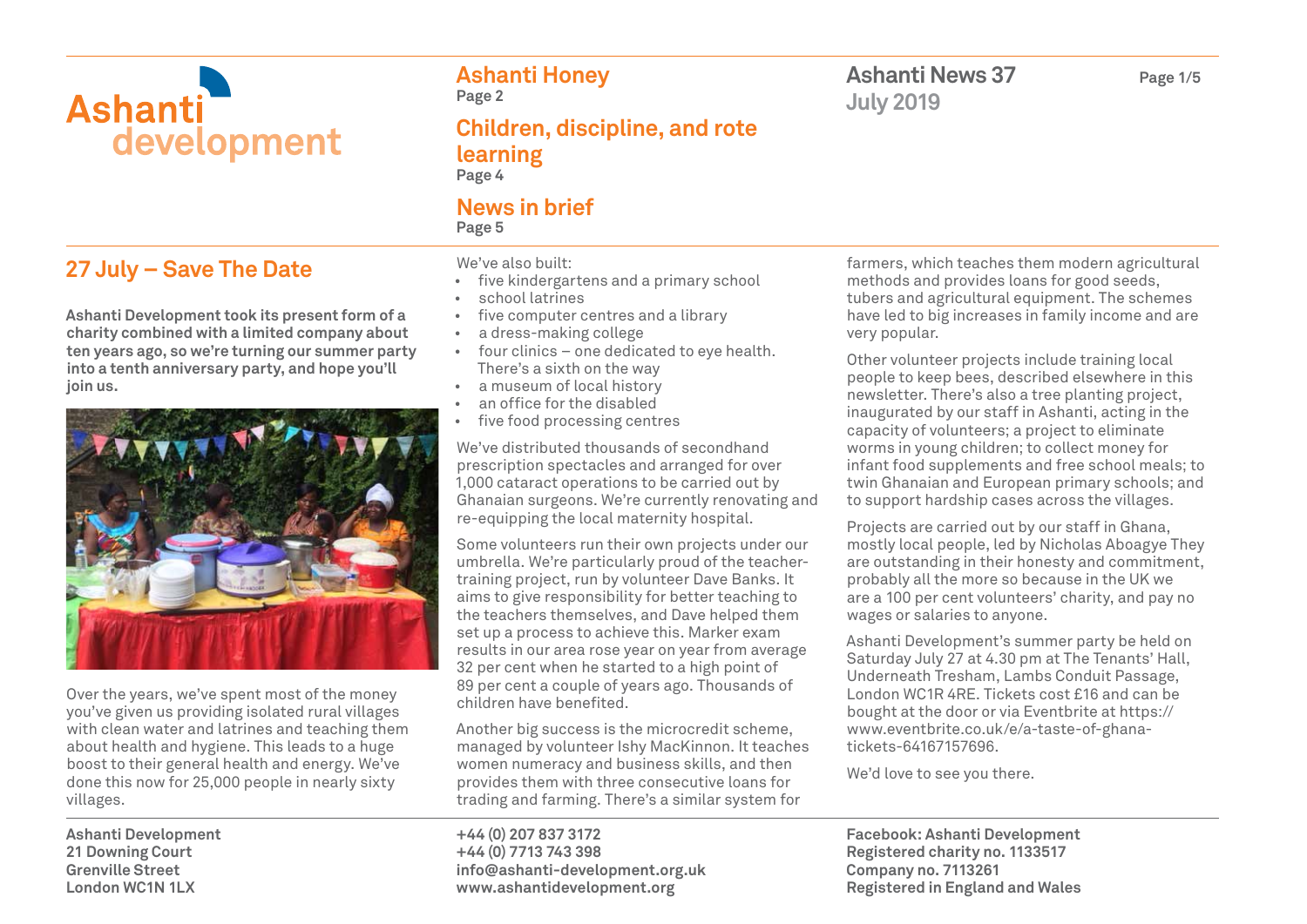

## **Ashanti Honey – Terrific on Porridge**

#### **By Dawn Williamson and Paul Bloch. Dawn Williamson is a Director of Ashanti Development.**

During a visit to Gyetiase in 2014, we went for a walk to the 'Holy Mountain,' a well-known place of pilgrimage. We found honey for sale at the side of the path. The honey was reasonably clean and packaged in a plastic water bottle. The price was high. Clearly this was a luxury item.

The following market day we went to Mampong to see if there was honey for sale in the market. There was. Once again it was high priced, reasonably clean and sold in plastic water bottles.

We began to ask questions about beekeeping as we visited various Ashanti Development projects. Were there any beekeepers in the village? Were there any honey hunters in the village? Did anyone know of any wild bee colonies?

We found just one honey hunter, an immigrant from the north. There were no beekeepers and no beekeeping tradition according to the elders. We found just two wild bee colonies, one close to Tadiesa and one close to Dadiase.

As we chatted with the elders they told us that they greatly value honey.

**Ashanti Development 21 Downing Court Grenville Street London WC1N 1LX**

We'd been told several times that we would find something worthwhile to do in Ghana and we wondered if beekeeping was that thing.



### **Agado helping Elen at Patasi after a fire**

It is not easy to develop a beekeeping project.

- Not everyone takes to beekeeping
- Upfront investment in beehives and safety clothing is needed, with no guarantee of return on this investment
- Skills and confidence take many years to develop
- There are many risks to bee colonies including fire, drought, suspicious locals, insecticides and lack of habitat as well as poor beekeepers themselves

**+44 (0) 207 837 3172 +44 (0) 7713 743 398 info@ashanti-development.org.uk www.ashantidevelopment.org**

• We were not certain that there were enough bees in the area to get us started

The benefits of a good beekeeping project are well documented and include improved plant pollination rates, improved local skills and income to beekeepers.

We decided to try.

We recognised this would be a long haul and that if it was to be successful we would need to commit to at least five years of financial and training involvement.

Now, five years later, we can tell you that this has certainly been a long haul and if our measures of success are sustainability and a profitable project then we are finally just about there. This most recent harvest season (there is a large and a small harvest each year and the most recent was the large harvest) produced at least 356 litres of honey. We say 'at least' because some beekeepers harvested earlier and some later and we are not sure that every litre was recorded.

At Ghc.30 (£4.40) a litre, either sold in the market, sold locally or sold to a Kumasi wholesaler, the value of that honey is around Ghc.10,680 (£1,500).

There are about 130 hives deployed around the various Ashanti Development villages. A hive costs around Ghc.72 (£11) to build. Include training and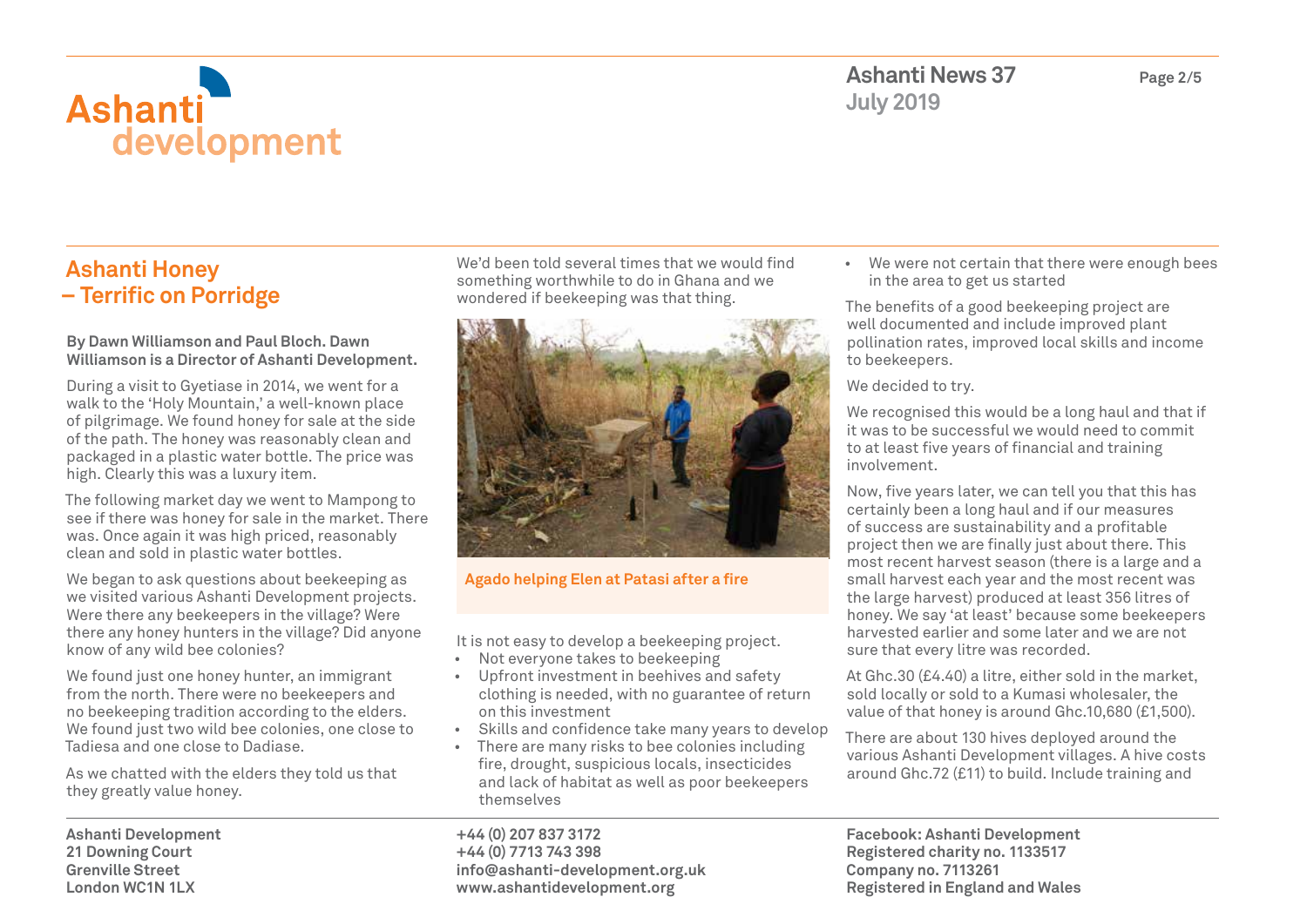

management costs, cost of tools, local transport costs etc etc and this project will take another couple of harvests to be in overall profit. That is not though how we measure success or profit.

Success is sustainability.



### **Samuel at Gyetiase**

If villagers are making money from beekeeping, then they will invest in more hives at their apiaries and will replace hives or protective clothing as it wears out or becomes damaged. They will pass their skills to the next generation and a tradition of beekeeping will develop.

As we said at the start, with any beekeeping

**Ashanti Development 21 Downing Court Grenville Street London WC1N 1LX**

project there will be individuals who take to it and those who do not. Our ambition was to have perhaps half of those trained continuing to keep bees, some selling a little honey and enjoying honey at home. Perhaps 10 per cent to 15 per cent of those trained would make a business of beekeeping. That is roughly how things have progressed.

Our input is now almost complete in Gyetiase, but there are other opportunities for Ashanti Development beekeepers through our links with Bees Abroad, a UK based beekeeping charity. Because the Ashanti Development beekeeping project is well established, Bees Abroad are planning to make use of some of the teams' skills in Ghana. They have asked us at what price we would be able to build and supply hives to Bees Abroad projects and are interested in sourcing beekeeper training for various of the Bees Abroad projects. We have yet to offer protective clothing supplies, but we can do that also. It will be good to help Bees Abroad, having sourced training support from them in the early years of this project. These additional income opportunities will also be welcome for Ashanti Development and its beekeeping team.

Of the local beekeepers, one family has managed to build up to at least thirteen hives. They are now successful and skilled beekeepers with a profitable honey business. There are several

**+44 (0) 207 837 3172 +44 (0) 7713 743 398 info@ashanti-development.org.uk www.ashantidevelopment.org**

other slightly less ambitious beekeepers able to supplement their farming income with honey sales, and then there are a number of hobby beekeepers harvesting a little honey for sale and some for consumption at home. There are two competent local trainers and a team of people able to build hives and make protective clothing.



#### **Ashanti Development honey**

Looking at where we are now, we are pleased to say that this project has been a success.

We encourage you to buy Ashanti Development honey if you visit Gyetiase. It's good on toast as everyone knows and terrific on porridge.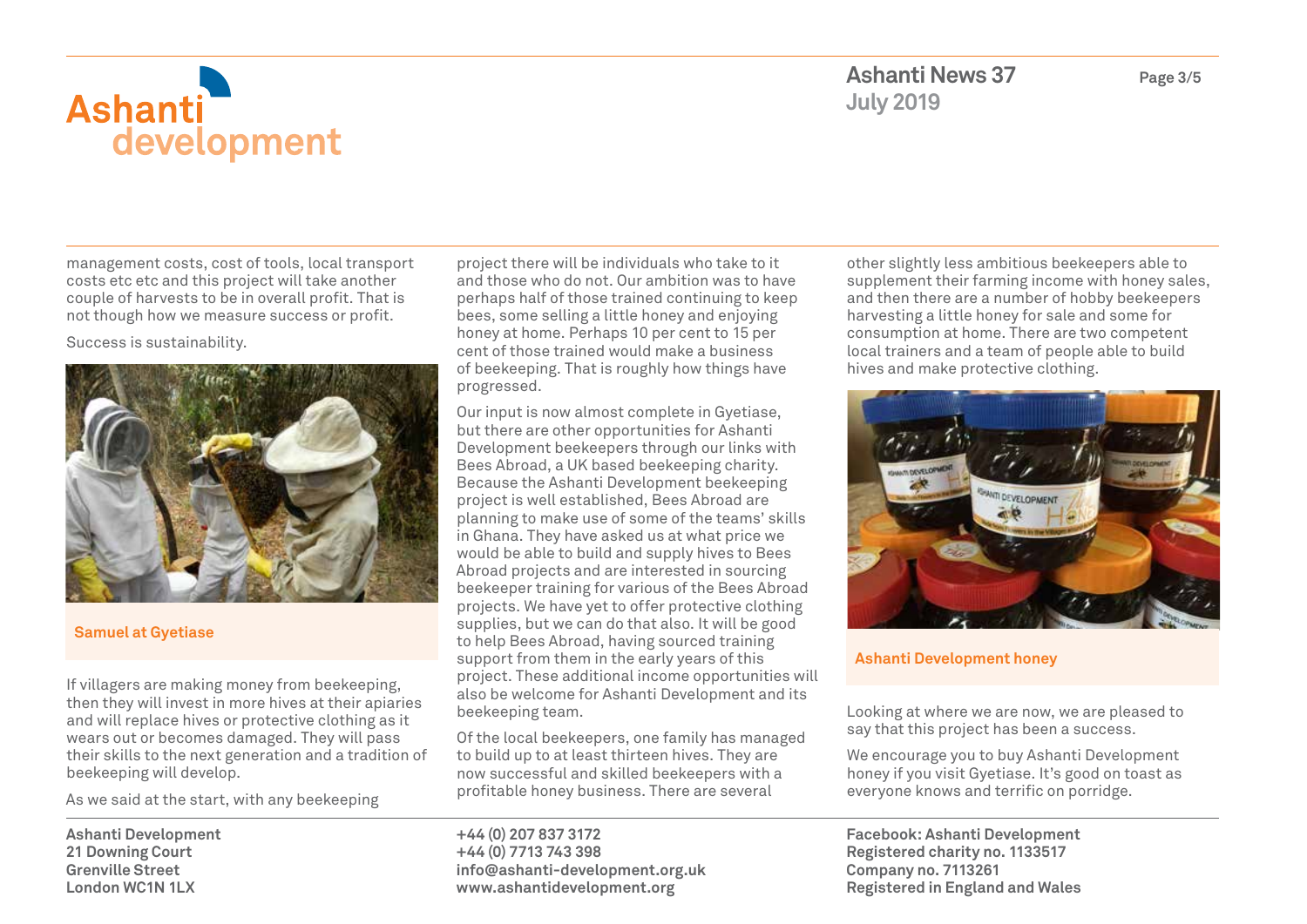

# **Children, discipline, and rote learning**

**by Mark Ryan**

#### **Mark's been to Ghana several times, and the following is an extract from a newsletter he wrote for his friends.**

One of the things I like most in Ghana is the combination of optimism, enthusiasm and stoicism, which is especially noticeable in children. Children in Gyetiase want to spend time with me, and although they are aware of how incredibly privileged I and other volunteers are, they don't seem to resent it. No child will let me carry my own bag. I was curious to know why they are so polite and unself-consciously devoted to helping me, and I had a little insight when Acheampong showed me his Religious and moral education school notebook.

The book is full of instructions and explanations about their importance. Among the reasons to be obedient to our parents are:

- it attracts blessing;
- it is a command from God with a promise;
- because our parents provide for our needs; and
- it attracts love from our parents.

Rules and regulations in the classroom include sweeping the classroom daily, as well as the more expected stipulations of not talking, playing or fighting.

There are tens of pages of these instructions. Religion is treated very seriously in this community, and God is constantly invoked, either as a way of thanking you ("May God bless you and your family") or as a way of motivating a good deed or good behaviour.

While it is clear that children understand the gist of the rules in the notebook, I have the feeling that it is somewhat based on formulaic and rote learning. In one section, there was a list of 'advantages of chastity,' which included honouring our parents and avoiding unwanted pregnancy.

What is chastity, I asked Acheampong, but he was stumped. Asked about others of the rules, he was happy to read them out perfectly, but not very able to explain them. But he is only fourteen :-)

| E LEED                                    |
|-------------------------------------------|
| Le BC CREDELLO COM<br>(1) H allocat bless |
|                                           |
| Oll is Command from God with a promise.   |
| (3) Birmise like provide our needs.       |
| D4 allegets love from C 10 parent         |

10) Regulations In the Classroom \* Not taking in does please in Chase The not of in the class Do For In he \* Putting allow on its the Greinn In dags. **ING** Class Coom dolly **CHO** laining permetation before point Out

**Ashanti Development 21 Downing Court Grenville Street London WC1N 1LX**

**+44 (0) 207 837 3172 +44 (0) 7713 743 398 info@ashanti-development.org.uk www.ashantidevelopment.org**